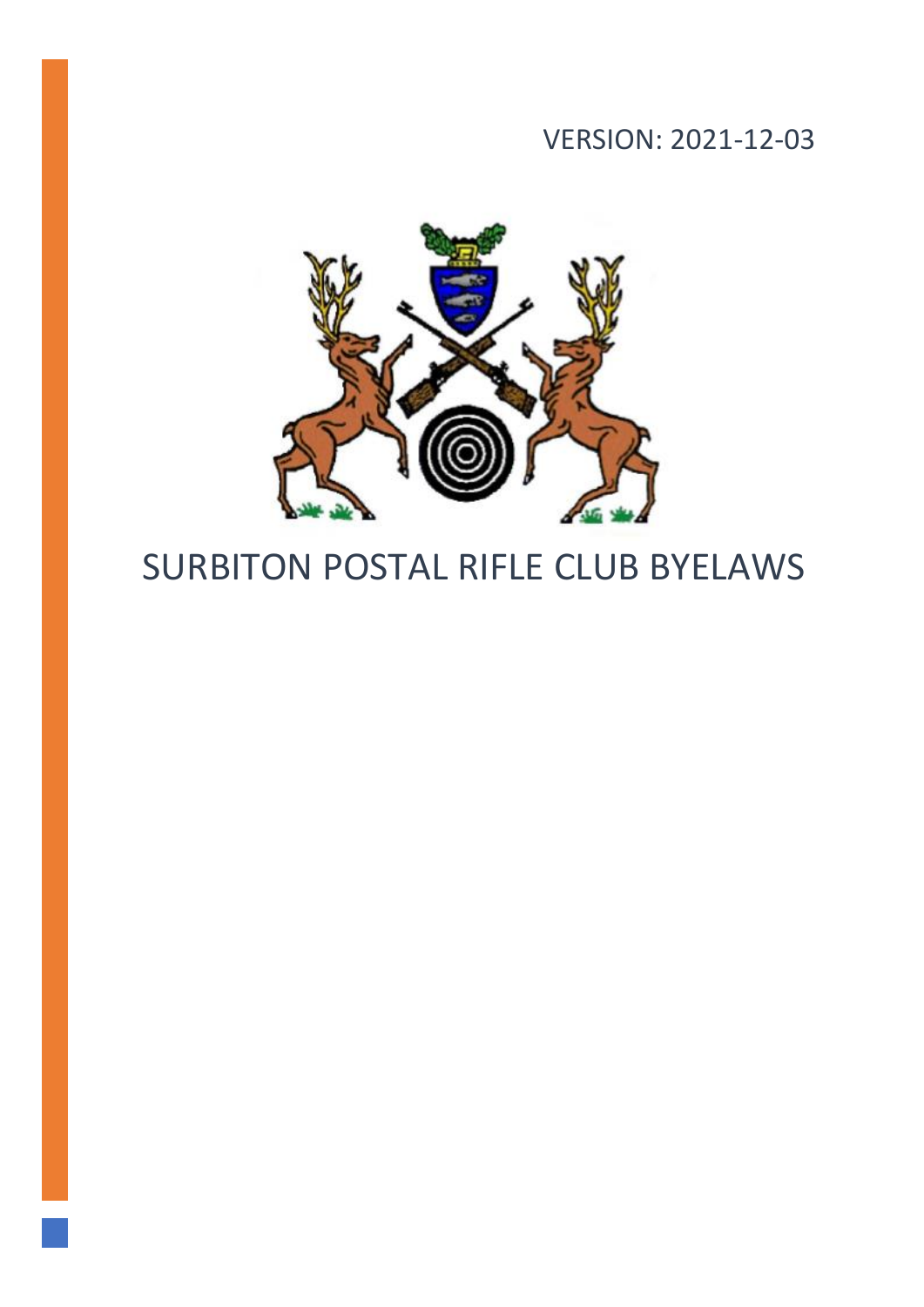# **Table of Contents:**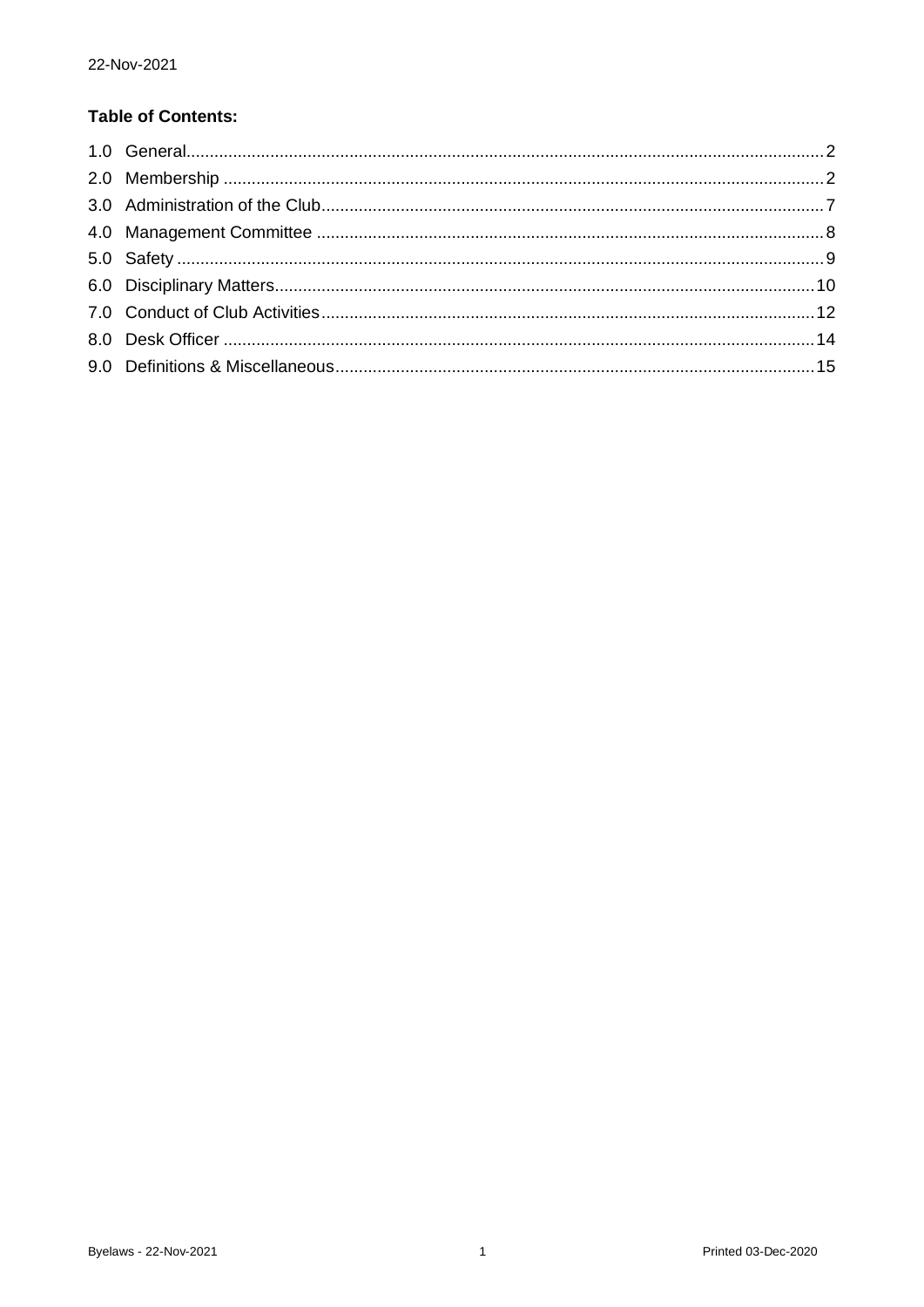#### <span id="page-2-0"></span>**1.0 General**

- 1.1 Definitions
	- a) "The Club" means Surbiton Postal Rifle Club
	- b) "Range" means the range facilities leased by the Club at Eureka Road, Cambridge Estate, Kingston-upon-Thames and includes the building and the car park area.
	- c) The club's premises means the place(s) where the Club carries out its activities.
- 1.2 The byelaws of the Club shall have the same force as though they were part of the Constitution.

1.3 All classes of member shall be provided with a copy of the constitution and byelaws and any amendments pertaining thereto. In accepting membership of the Club members confirm acceptance of the constitution and byelaws and will be bound by them.

1.4. The Club shall seek the approval of the appropriate Home Office Department as provided for by the relevant firearms legislation for the relevant categories of firearm which are used by members for the Club's activities and shall comply with the criteria laid down from time to time by that Department for the granting of such approval.

1.5 The Club may affiliate to any body where, in the opinion of the Management Committee, such affiliation would be in the best interests of the Club.

#### <span id="page-2-1"></span>**2.0 Membership**

- 2.1 The classes of membership within the Club are:
	- 1) Probationary Member
	- 2) Full Member with sub categories;
		- a. Adult Member
		- b. Junior Member
		- c. Senior Member
		- d. Life Member
		- e. Country Member
	- 3) Associate Member
	- 4) Social member
	- 5) Affiliate Member
	- 6) Honorary Member

All categories of Membership except Probationary, Social, Affiliate and Honorary members are entitled to vote at Annual and Extraordinary General Meetings.

- 2.2 All applications or recommendations for any class of membership of the Club must be made to the Secretary, who will process them in liaison with the Membership Officer.
- 2.3 Upon receipt of an application for election to any class of membership, the Membership Officer or Secretary shall post details of the application on the Club Notice Board. If the prospective member intends to use firearms of a category for which the Club is approved by the Home Office, the Secretary or the Police Liaison Officer shall inform the police of receipt of the application and of the outcome of the application, including changes from Probationary to Full member and also when the member leaves the club.
- 2.4 Progress of probationary membership applications shall be regularly reviewed at each meeting of the Management Committee. On a vote on any application for Full, Associate or Social membership, a simple majority of those present and eligible to vote shall constitute acceptance.
- 2.5 Upon acceptance of the application for Full, Associate or Social membership, the applicant is liable to pay the balance of the annual subscription appropriate to their class of membership. The approved subscription will be calculated on the basis of one twelfth of the annual subscription for each complete calendar month remaining in the year from date of acceptance. When payment is received, the Membership Officer shall issue a membership card and enter the applicant's name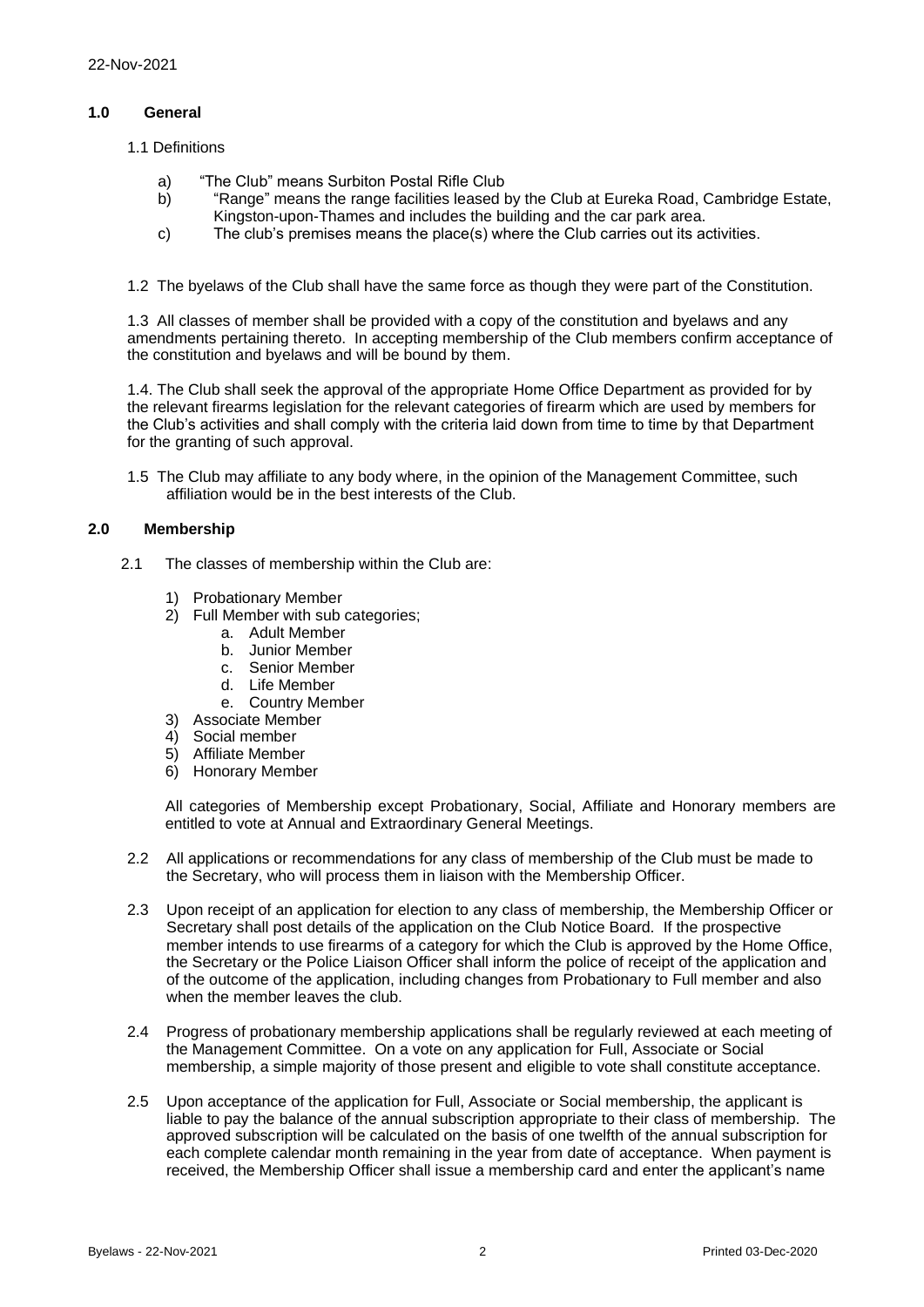in the Register of Members of the Club. The period of membership shall begin from the date of completion of the membership application form and payment.

- 2.6 All fees (membership, locker, annual range) fall due on 1<sup>st</sup> January each year. A grace period is allowed until the end of January, after which point an additional penalty fee shall apply as agreed at the Annual General Meeting alongside other fees. If a member is experiencing genuine hardship then an application must be made to the Committee for an extension of the grace period into February. Except for any such approved cases, no member who owes any fees will be permitted to shoot after the end of January. Membership will be terminated for any member of any class who fails to pay the relevant subscription by the end of February. This rule may be waived by the Management Committee in exceptional circumstances.
- 2.7 The Management committee has an absolute discretion to allow a person whose membership has lapsed as a result of non-payment of subscription to be reinstated upon payment of the relevant subscription and of any other sums which may be due to the Club by the person concerned. The Management Committee may require a person whose membership has lapsed to re-apply for membership.
- 2.8 Any member shall immediately notify the Secretary if their authority to own, use or be in possession of any firearm or ammunition is or may be affected by any event or change in their circumstances.
- 2.9 The Committee may refuse to admit any person for any class of membership without assigning any reason.

#### **2.10 Probationary Member**

An applicant for probationary membership shall complete the online Home Office Declaration form and bring the printed form with them on their first visit to the Club. At this time, the applicant should provide photographic identity and proof of address.

Typically this first visit is on a tour of the club and the applicant is not permitted to shoot during the first visit to the club, nor until the Firearms Enquiry Team (FET) checks have been successfully completed.

When Police clearance has been received, the applicant shall be invited to an upcoming open day and on into the induction programme. Prior to joining the induction programme the applicant will complete the club application form and will pay the induction fee which includes half the annual fee as determined by the Committee at the time of booking onto the induction programme.

When the applicant completes the induction programme, the training officer will confirm the name of the Full club member who will sponsor their application to the club.

Once the application has been accepted and the applicant has successfully completed the induction course, if the applicant is signed off for any discipline the Training Officer will confirm the details and ensure they are recorded in the member's record.

The probationary member may then shoot any discipline on the Club's ranges for which they have been signed off. If the applicant was not signed off in a discipline at the end of the induction they must be supervised by a Full (non junior) member who holds a firearm certificate until such time as a level of proficiency has been attained such that one to one supervision is no longer required. The applicant is required to attend the Club regularly (approximately twice per month).

The Management Committee has an absolute discretion to extend the probationary period for any or all probationary members, and to impose such conditions as it deems fit on any or all probationary members.

After completing six months as a probationary member, the Management Committee will review the application and confer Full membership where all conditions of probationary membership have been satisfactorily fulfilled.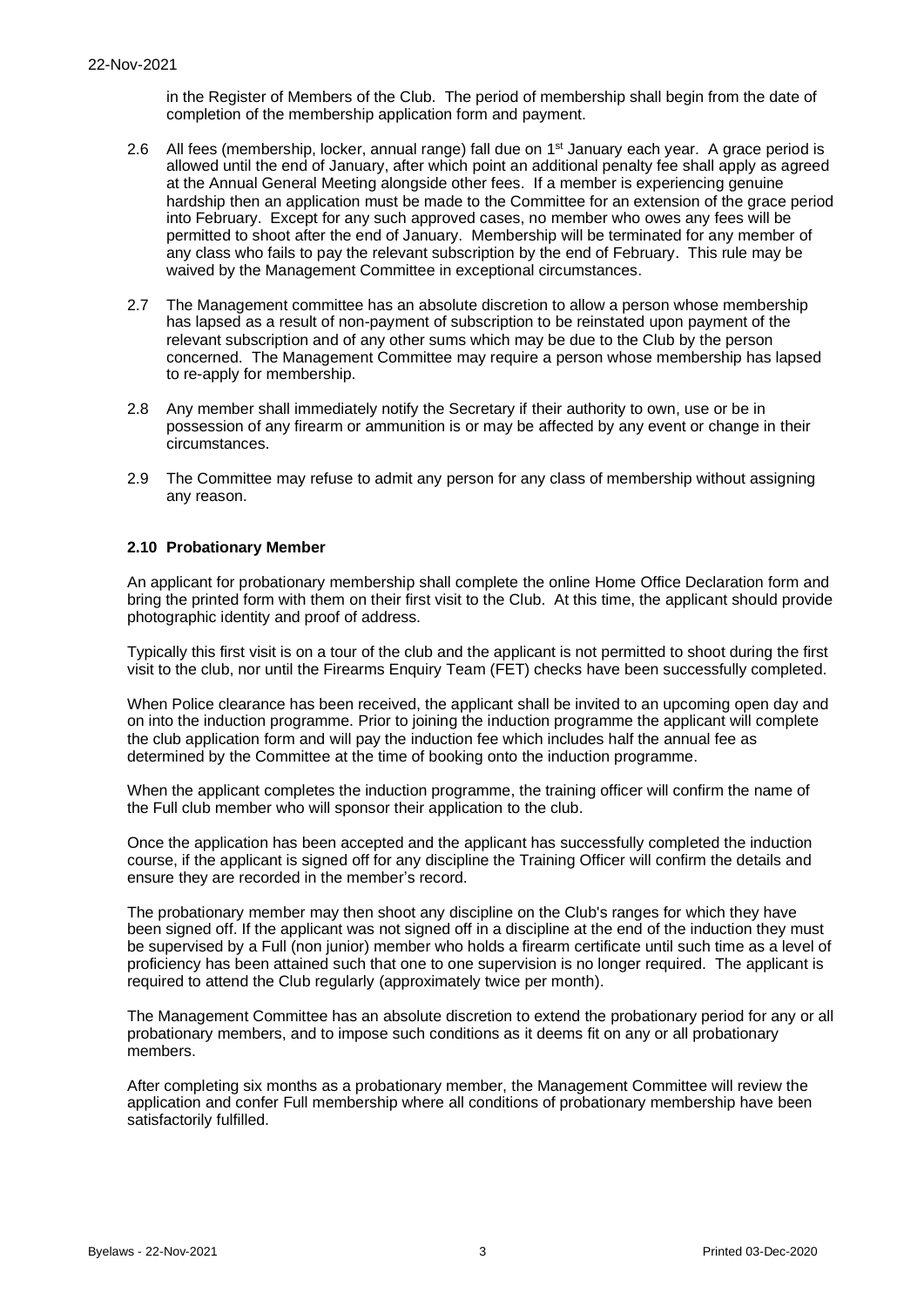Upon election to Full membership, the former probationary member will be required to pay the balance of the annual membership subscription

#### **2.11 Full Member**

If a membership application is submitted by an experienced shooter who is already a full member of another Home Office Approved club and/or in possession of a current Firearms Certificate the Management Committee may, at its discretion, waive the six months' probationary period or apply an appropriate period of probationary membership as the circumstances may dictate. In the case of an air gun shooter who is admitted to Full membership without completion of the designated period of probationary membership and who subsequently wishes to shoot cartridge rifle, then a course of instruction in the safe handling of firearms under supervision as set out in clause 2.10 of these Byelaws must be completed*.*

The Committee may refuse to admit any person for Membership without assigning any reason.

#### **2.11.1 Adult Member**

An Adult Member is a person between the ages of 21 and 65 who has been elected to membership by the Management Committee and who has paid the membership subscription for the current year.

#### **2.11.2 Junior Member**

A Junior member is a person who has not attained the age of 21 years at the start of the calendar year, and whose membership application has been approved by the Management Committee.

Where an applicant for probationary or junior membership is under the age of 16 years, the application and Home Office Declaration Form must be countersigned by a parent or guardian.

Junior members are eligible to pay the Junior Subscription fee as determined by the Committee. When a junior reaches the age of 21, the Adult membership subscription will be payable from the start of the next calendar year. Full time students may pay the Junior Subscription fee until the next subscription year following their 21<sup>st</sup> birthday or termination of their full-time education if later.

Competition entry fees for Junior members may be subsidised by the Club in accordance with the prevailing policy as determined by the Management Committee and reviewed on an annual basis.

#### **2.11.3 Senior** Member

A Senior member is an Adult Member who has attained the age of 65 years at the start of the calendar year, and whose membership application has been approved by the Management Committee. Senior members are eligible to pay the Senior Subscription fee as determined by the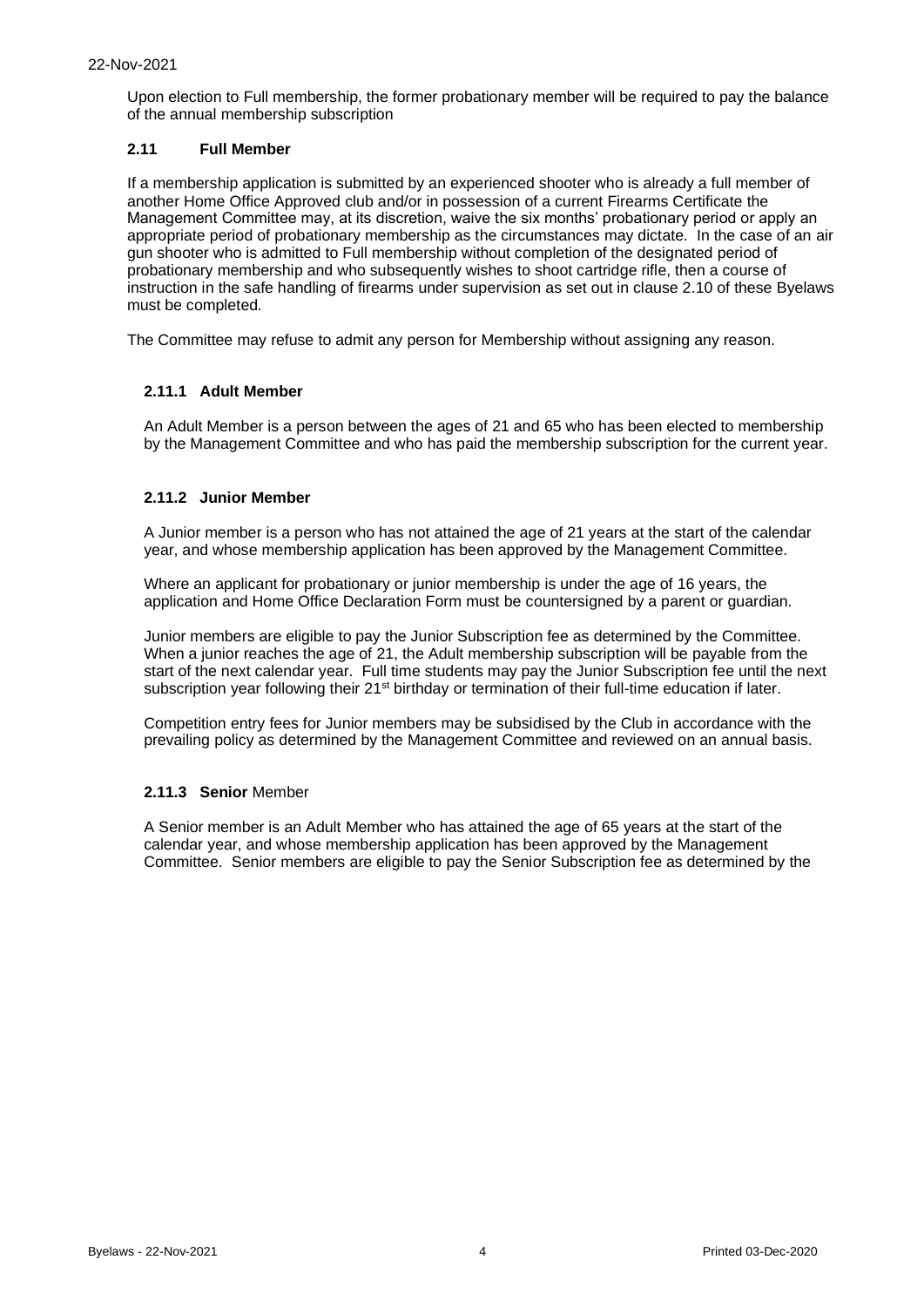Committee.

#### **2.11.4 Life Member**

A Life Member is a person who has been elected to such membership by a motion supported by not less than two thirds of the members present and voting at an Annual General Meeting in recognition of that person's outstanding service to the club or to the sport.

Life Members shall not be required to pay any membership subscription or range fees.

#### **2.11.5 Country Member**

A Country member is a person who has previously been elected to one of the other classes of Full Membership and whose application for country membership has been accepted by the Management Committee.

A Country member may shoot on the Club's premises no more than six times per calendar year.

A Country member shall pay an annual subscription as determined each year at the Annual General Meeting.

#### **2.11.6 Family Member**

A Family member is a second or subsequent Adult who resides within the same household as another Adult member. All rights and privileges are the same as for an Adult member, the only difference being a discounted membership fee as agreed at the Annual General Meeting.

#### **2.12 Social Member**

A Social member is a person whose application for social membership has been accepted by the Management Committee.

A Social member shall not have access to any firearms or airguns on the Club's premises but shall have access to all other Club facilities including use of the car park. The only permitted exception to this being where a Social member has a firearms licence of their own.

An applicant for Social Membership shall complete the relevant sections of a membership application form. If the applicant is known to an existing current Full member of the Club that member may act as the applicant's sponsor.

If no sponsor is available within the Club, the applicant must provide the name and address of two referees who have known them for not less than two years.

A Social member will pay an annual subscription as determined each year at the Annual General Meeting.

#### **2.13 Associate Member**

An Associate member is a person who does not wish to shoot, but who helps substantially with the running of the club.

An Associate member can be created by the Management Committee, but this must be ratified at the subsequent Annual General Meeting. Associate members will pay no annual subscription fee.

An Associate member shall not have access to any firearms or to cartridge ammunition on the Club's premises but shall have access to all other Club facilities including use of the car park.

#### **2.14 Affiliate Member**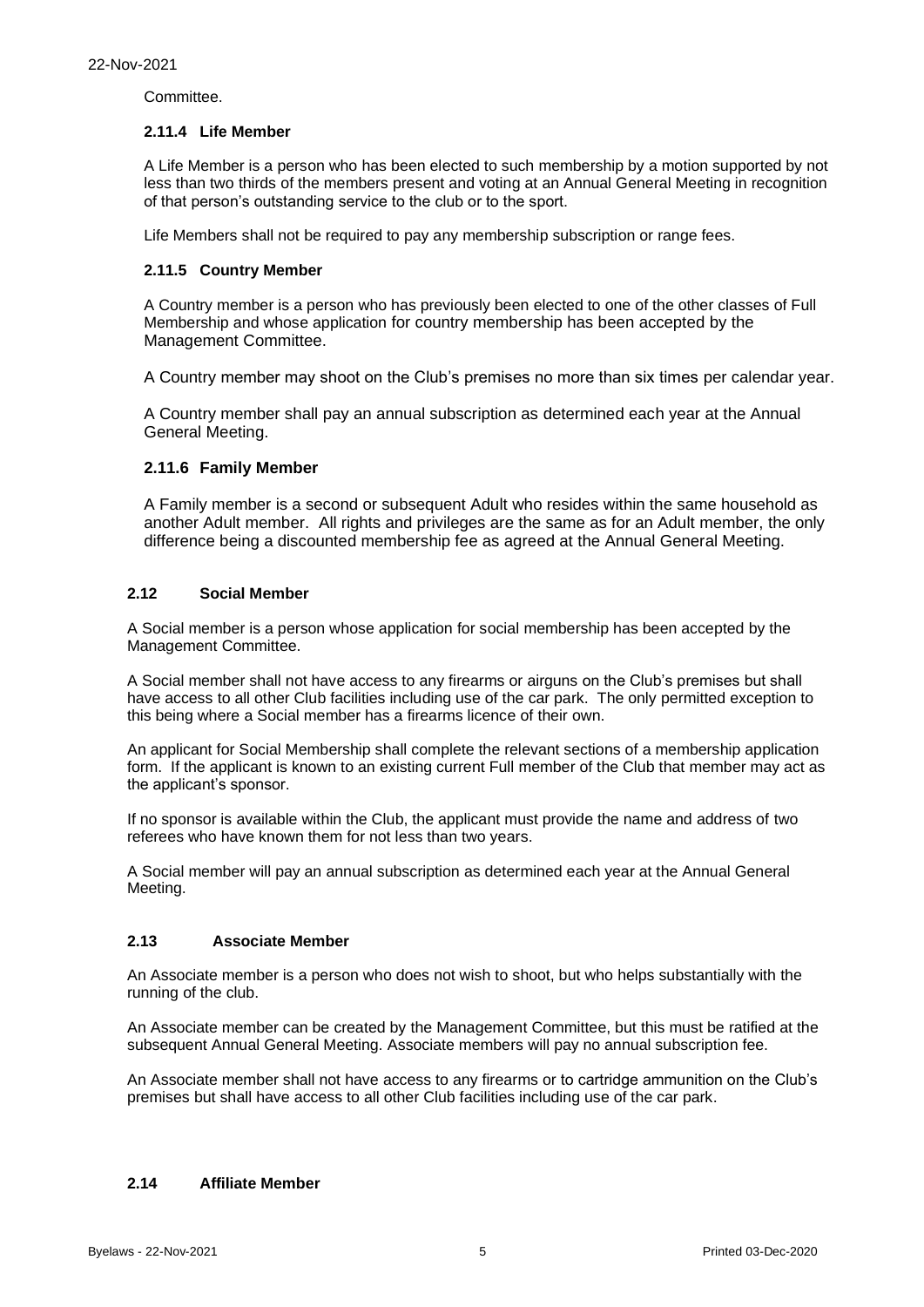An Affiliate Member is a person over the age of 18 who is an experienced shooter who is already a full member of another Home Office Approved club and in possession of a current Firearms Certificate (if required for the discipline that they shoot). They are seeking to shoot at the Club due to circumstances preventing them shooting at their main club. Membership of this class will be granted for periods of 3 months at a time, on payment of the subscription fee determined by the Committee. Affiliate members may shoot as frequently as they wish during their membership period.

#### **2.15 Honorary Member**

An Honorary member is a person who does not wish to shoot, but who promotes the aim of the club and supports with the running of the club or fundraising exercises.

An Honorary member can be created by the Management Committee, but this must be ratified at the subsequent Annual General Meeting. Honorary members will pay no annual subscription fee.

An Honorary member is not covered by section 15 of the Firearms (Amendment) Act 1988 (as amended) and shall not have access to any firearms or to cartridge ammunition on the Club's premises but shall have access to all other Club facilities including use of the car park.

An Honorary member may participate in a club open day.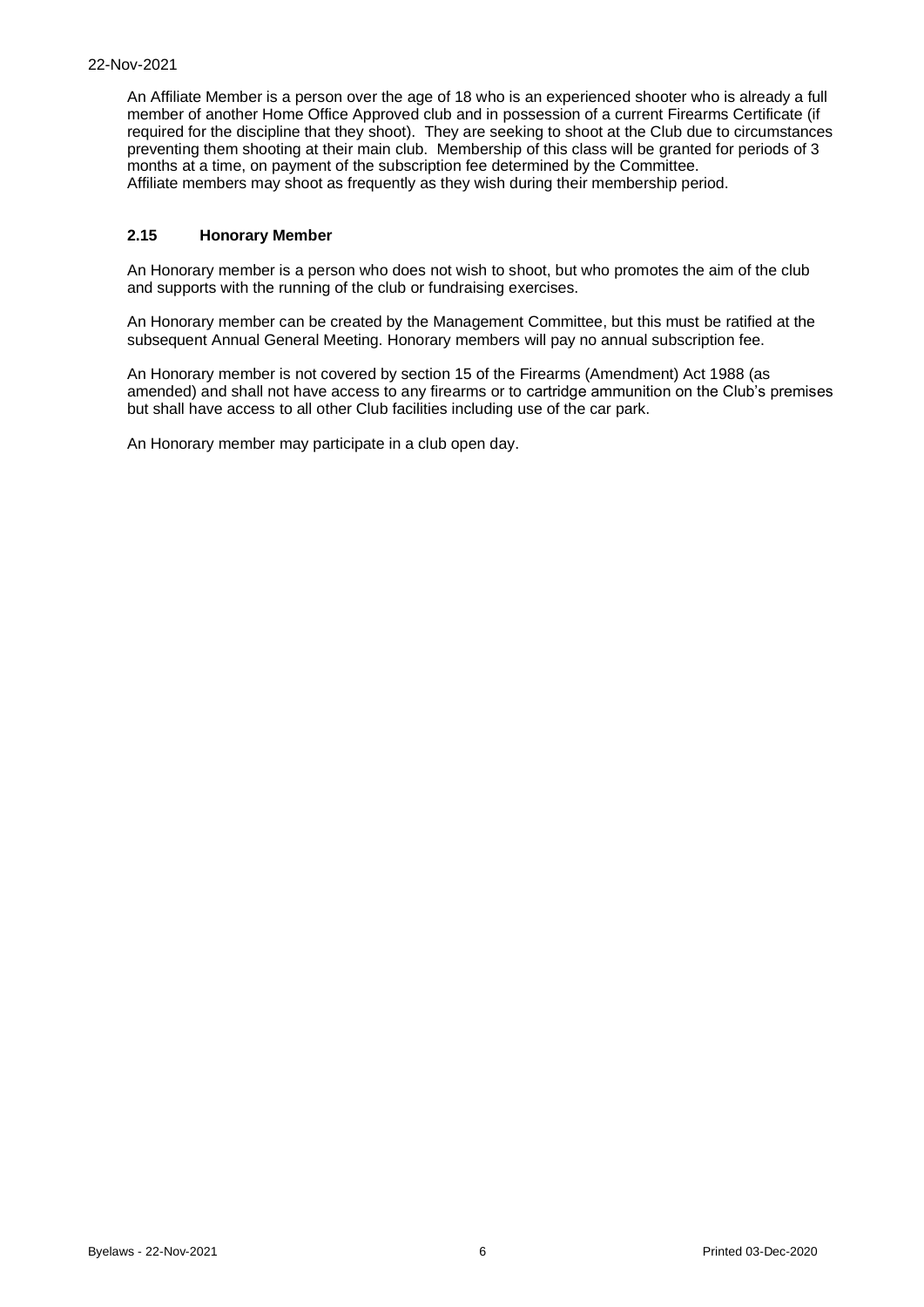#### <span id="page-7-0"></span>**3.0 Administration of the Club**

- 3.1 The President and Vice-President(s) shall not be ex officio members of the Management Committee but are free to stand for election to that Committee.
- 3.2 All correspondence for the Club shall be handed to the Secretary. No member except the Secretary may enter into or answer any correspondence on behalf of the Club without the express authority of the Chairman, the Secretary or the Management Committee.
- 3.3 In the event of any dispute over voting rights the Secretary or in their absence the Chairman of the meeting shall determine who is entitled to vote at any Committee meeting, annual general meeting or extraordinary general meeting.
- 3.4 The Treasurer shall maintain the general accounts and ledger books of the Club and shall receive all monies paid by, or given to any member which is for the benefit of the Club.
- 3.5 The Club's financial year end date shall be 30<sup>th</sup> September.
- 3.6 Any Full member of at least 6 months standing, standing for election as an officer of the Club or member of the Committee must be proposed and seconded by persons who are Full members of the Club and must give to the Secretary not less than two days before the relevant annual or extraordinary general meeting their consent to stand for election.
- 3.7 Any member who is unable to attend an annual or extraordinary general meeting and is eligible to vote shall be entitled to lodge a proxy vote with the Chairman of the meeting provided that the proxy is confirmed in writing to the Secretary at least two days prior to the date of the relevant meeting.
- 3.8 The business of the annual general meeting shall be:
	- a) Apologies for absence
	- b) Approval of the minutes of the last annual general meeting
	- c) Matters arising from those minutes
	- d) General reports covering the preceding year and the present state of the Club and its members.
	- e) Presentation and acceptance of the accounts for the preceding financial year
	- f) Appointment of auditor/independent reviewer if necessary by law or club statute.
	- g) Fixing membership subscriptions, joining fees, range fees and visitor's fees for the coming year.
	- h) Election of the President and Vice President as appropriate.
	- i) Election of Chairman, Secretary, Treasurer, Club Captain and Management Committee Members
	- j) Consideration of any recommendations by the outgoing Management Committee for changes to the constitution and byelaws
	- k) Consideration of any item(s) of business notified in writing to the Secretary by any member not less than one week before the date of the annual general meeting.
	- l) Any other business at the sole discretion of the Chairman of the meeting.
- 3.9 A member of the Management Committee may be removed from office by a motion supported by at least two-thirds of those present and voting at an extraordinary general meeting.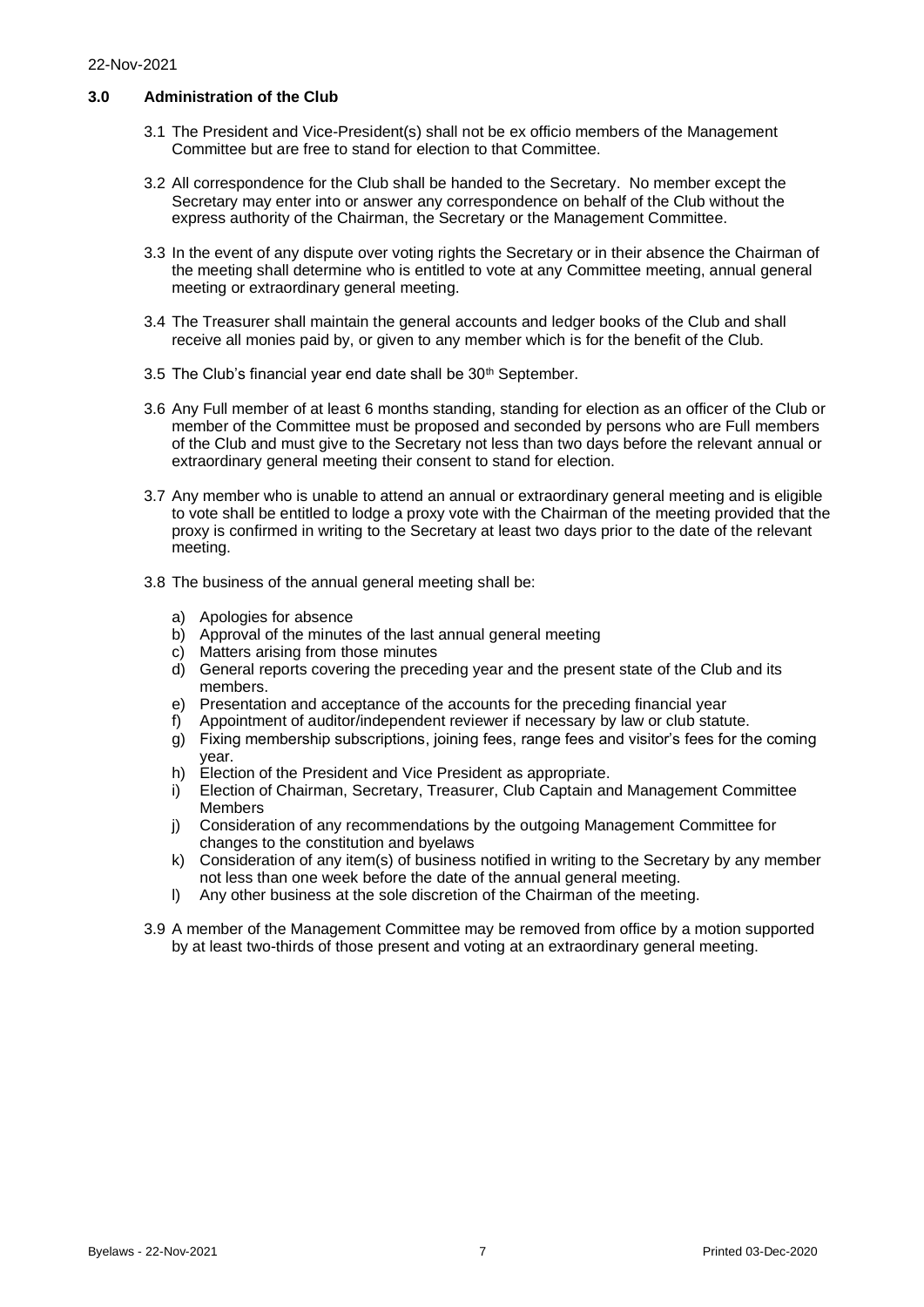#### <span id="page-8-0"></span>**4.0 Management Committee**

- 4.1 The Secretary shall give to all Committee members at least 14 days notice of each meeting of the Management Committee.
- 4.2 The Secretary shall agree the agenda of each Management Committee meeting with the Chairman not less than 14 days prior to the meeting. The agenda for the meeting shall be distributed to the members of the Committee not less than 7 days before the meeting.
- 4.3 The business at Management Committee meetings shall be:
	- a) Apologies for absence
	- b) Approval of the minutes of the last meeting
	- c) Matters arising from those minutes
	- d) To receive reports from members of the committee
	- e) Specific items placed on the agenda for consideration, recommendation or ratification
	- f) Consideration of applications for membership
	- g) Recommendation for the annual general meeting of membership fees for the coming year (4th quarter).
	- h) Any other business at the discretion of the Chairman of the meeting.
		- *a.* Any matter discussed under "any other business" may only be for consideration or recommendation and must be ratified at a future Management Committee meeting or at a general meeting*.*
- 4.4 Any member may address a meeting of the Management Committee in person upon written application to the Secretary. The Committee shall hear the member at its next meeting provided that the application is received by the Secretary at least 14 days prior to that meeting.
- 4.5 Any member may make written representations to the Management Committee upon any matter relevant to the management of the Club. Such representations must be received by the Secretary at least 14 days prior to the meeting at which they are to be considered.
- 4.6 The Management Committee may incur liabilities and pay any accounts on behalf of the Club.
- 4.7 The members of the Committee are hereby indemnified by the Club in respect of:
	- a) any liability reasonably and properly incurred by them on behalf of the Club; and
		- b) all claims which may be made against them as a result of any death, injury, disability or damage to property arising from the Club's activities on the club's property or on any other property or elsewhere, claims brought under Occupiers' Liability legislation and under claims in nuisance.
- 4.8 The Management Committee shall ensure that the Club has the benefit of appropriate and adequate insurance in respect of all relevant risks.
- 4.9 The Management Committee may recommend by way of a resolution for consideration and ratification at an annual general meeting or at an extraordinary general meeting called for that specific purpose, changes to membership fees, range fees, any other Club charges levied upon its members or upon other users of its facilities.
- 4.10 Applications for membership shall be placed before the Management Committee whose decision to approve, reject or defer any such application shall be final.
- 4.11 Any Management Committee member who is unable to attend a Committee meeting shall be entitled to lodge a proxy vote with the Chairman so long as the proxy is notified to the Secretary at least two days prior to the date of the relevant meeting.
- 4.12 In accordance with clause 21 of the Constitution, subject to ratification by the Club at a general meeting, the Management Committee may add, amend or delete any clause contained within these byelaws. Any such change must be supported by at least two-thirds of the members of the Management Committee prior to submission to the membership for consideration at a general meeting.
- 4.13 Following approval of addition to, amendment of or deletion from the Constitution and/or Byelaws, all members shall be deemed to have been notified of such changes or of any other matter over which the Management Committee has jurisdiction once a written notice thereof,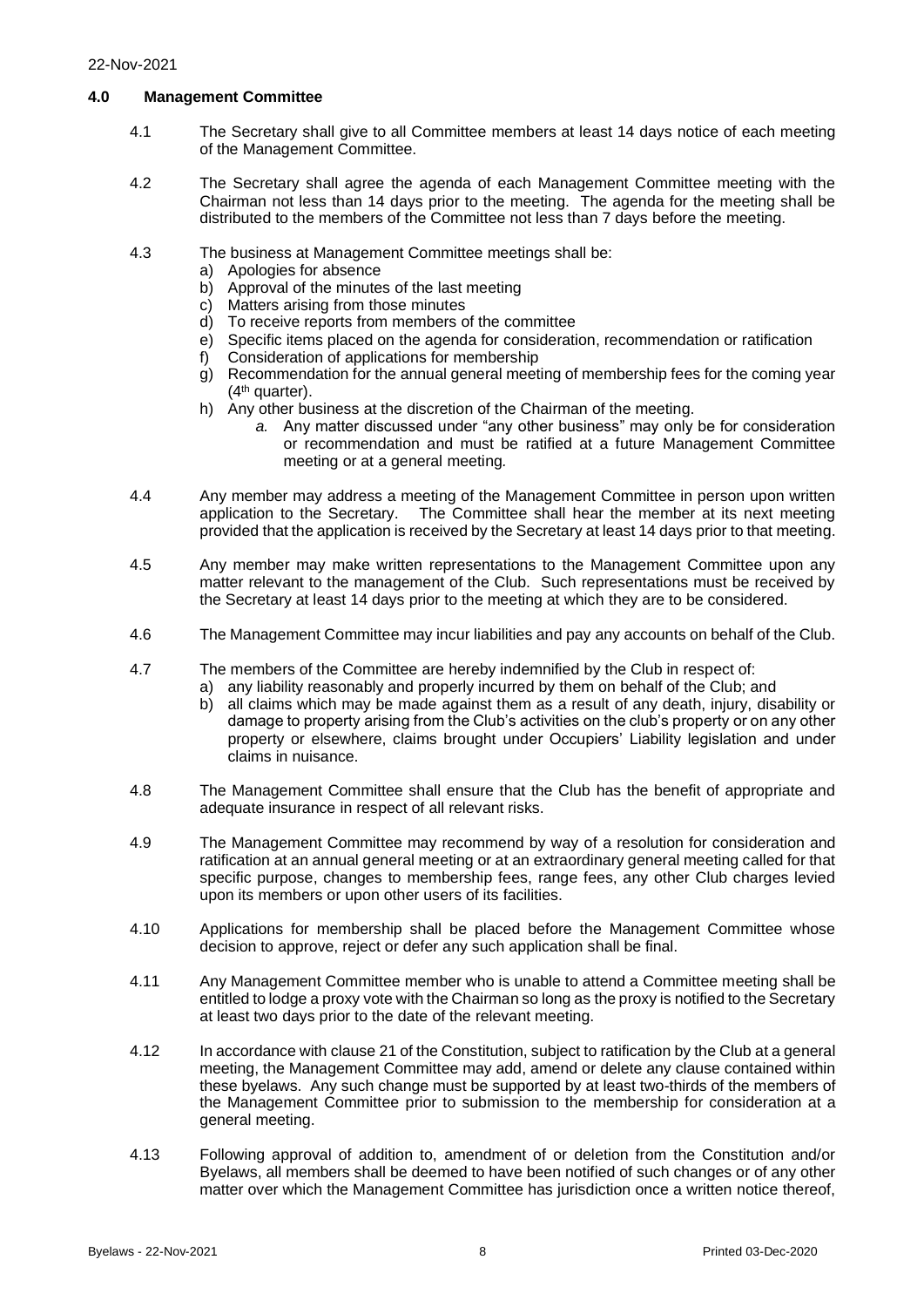signed by the Chairman or in their absence by the Secretary is published on the Club's website for a period of 4 weeks.

4.14 Should any member of the Management Committee be unable to fulfil their duties, the remaining members of the committee shall appoint another person (who does not have to be a member of the committee) to carry out those duties until such time as the job holder is able to resume those duties.

#### <span id="page-9-0"></span>**5.0 Safety**

- 5.1 The Club has adopted the Standard Safety rules issued by the NSRA, subject to amendments necessary to reflect the particular circumstances of the Club.
- 5.2 The Safety rules shall be displayed on the club noticeboard, and at each of the Club's ranges, at all times when the Club's facilities are in use.
- 5.3 Every person using the Club's facilities must at all times abide by the Safety Rules and the Range Orders specified in the relevant Range Safety Certificate.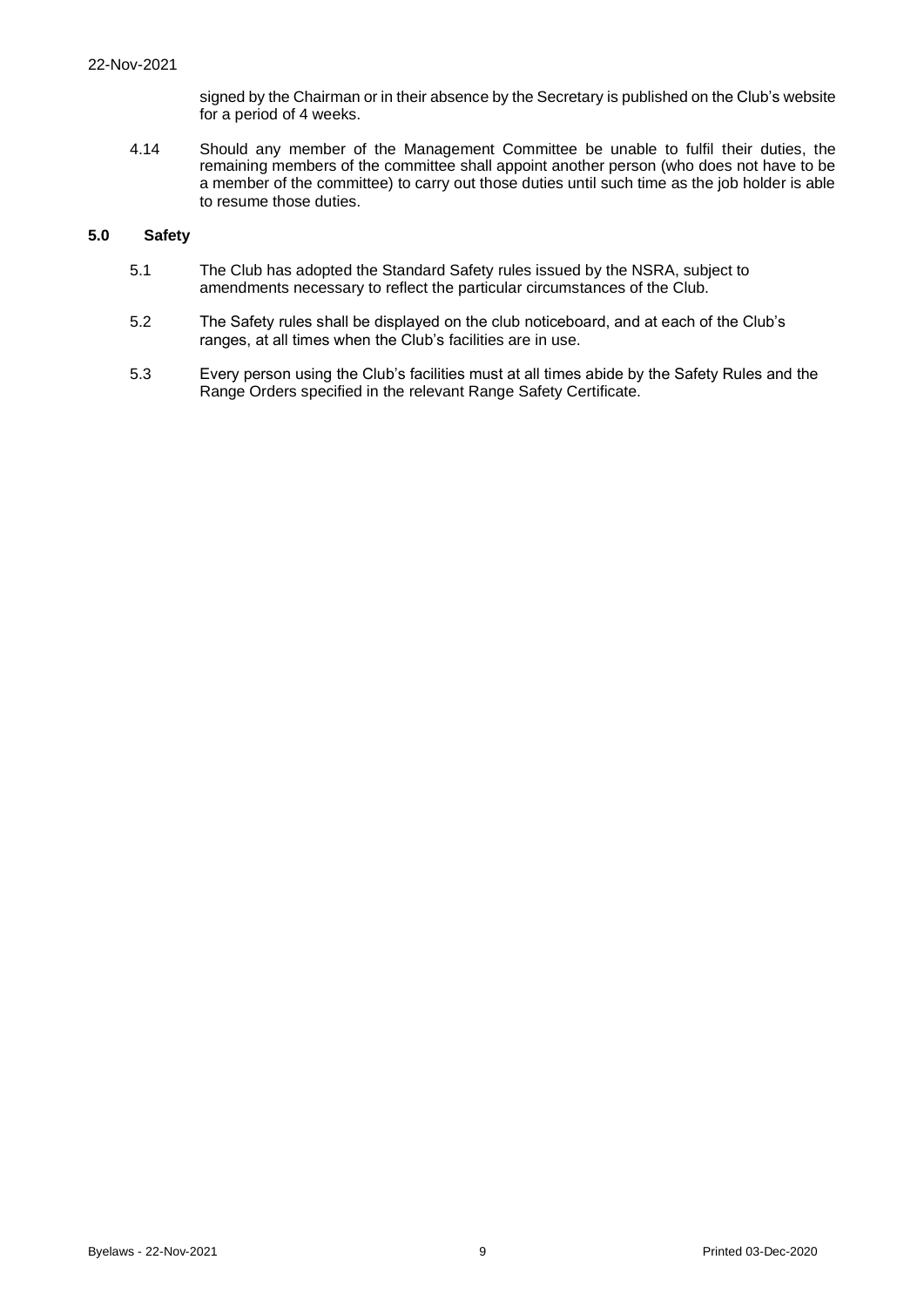#### <span id="page-10-0"></span>**6.0 Disciplinary Matters**

- 6.1 It is the responsibility of all members to inform the Management Committee of any conduct relating to the Club by any person, member of the Club or otherwise, that is illegal, unsafe, unseemly, objectionable, dishonest , discreditable, likely to bring the Club into disrepute or is contrary to the conditions of the Range Safety Certificate.
- 6.2 Such reports must be made to the Secretary, Chairman or Treasurer at the earliest opportunity.
- 6.3 If the incident is such that the Police Firearms Department should be notified of it, it is the duty of the Secretary (Chairman or Treasurer) to give such notice within 24 hours of receiving the report. This step shall be taken in addition to any disciplinary action against the accused person as provided for below.
- 6.4 The Secretary (Chairman or Treasurer) shall convene a meeting of three members of the Management Committee to sit as a Sub-Committee to consider the matter not later than 14 days after receipt of statements per clause 6.5.
- 6.5 The Secretary (Chairman or Treasurer) shall in the intervening period obtain statements in writing from both the accused and the accuser, and if necessary from any witness(es) and will lay those statements before the Sub-Committee when it meets. Except where extenuating circumstances prevail, the statements should be obtained within 14 days of notification of the incident.
- 6.6 The Sub-Committee, having examined the evidence, may decide:
	- a) That there is no case to answer in which case the accuser and accused will be informed by the Secretary (Chairman or Treasurer) that the matter is closed, or
	- b) That there is a case to answer in which case the matter shall be the subject of a disciplinary hearing.
- 6.7 If there is a case to answer a Disciplinary Committee comprising three members of the Management Committee shall conduct the disciplinary hearing within *28* days of the meeting held under 6.4 above.
- 6.8 At the disciplinary hearing all parties to the incident may attend in person, and the accused may have with them a friend or adviser. If the accused does not attend, a copy of the record of the hearing may be requested within 7 days of it taking place, or within 3 days of requesting the same, whichever is later, but not later than 10 days after the hearing
- 6.9 The Disciplinary Committee will consider all written evidence as well as oral submissions when reaching its decision.
- 6.10 The Disciplinary Committee shall first decide whether the allegation has been proved or not.
- 6.11 If it decides that the allegation has not been proved, it shall declare formally that the matter is closed. The accused shall be entitled to ask for notice to that effect to be given to members, and if requested, such notice must be given within *7* days of the decision being made. The Secretary (Chairman or Treasurer) shall post a notice stating that the matter has been closed on the Club noticeboard and Members' section of the Club's website for a period of four weeks
- 6.12 If it decides that the allegation has been proved, the Disciplinary Committee may impose one or more of the following penalties:
	- a) A verbal warning
	- b) A written reprimand
	- c) Suspension of the right to use the Club's ranges for a fixed period of time.
	- d) Suspension of the right to use any of the Club's facilities for a fixed period of time.
	- e) Suspension of all membership rights for a fixed period of time.
	- f) In the case of a Committee member, removal from office.
	- g) Immediate termination of membership of the Club or, in the case of a non-member, of the right to make use of any of the Club's facilities.

The above list of penalties is not exhaustive. The Disciplinary Committee may impose any other penalty that is deemed appropriate to a specific incident.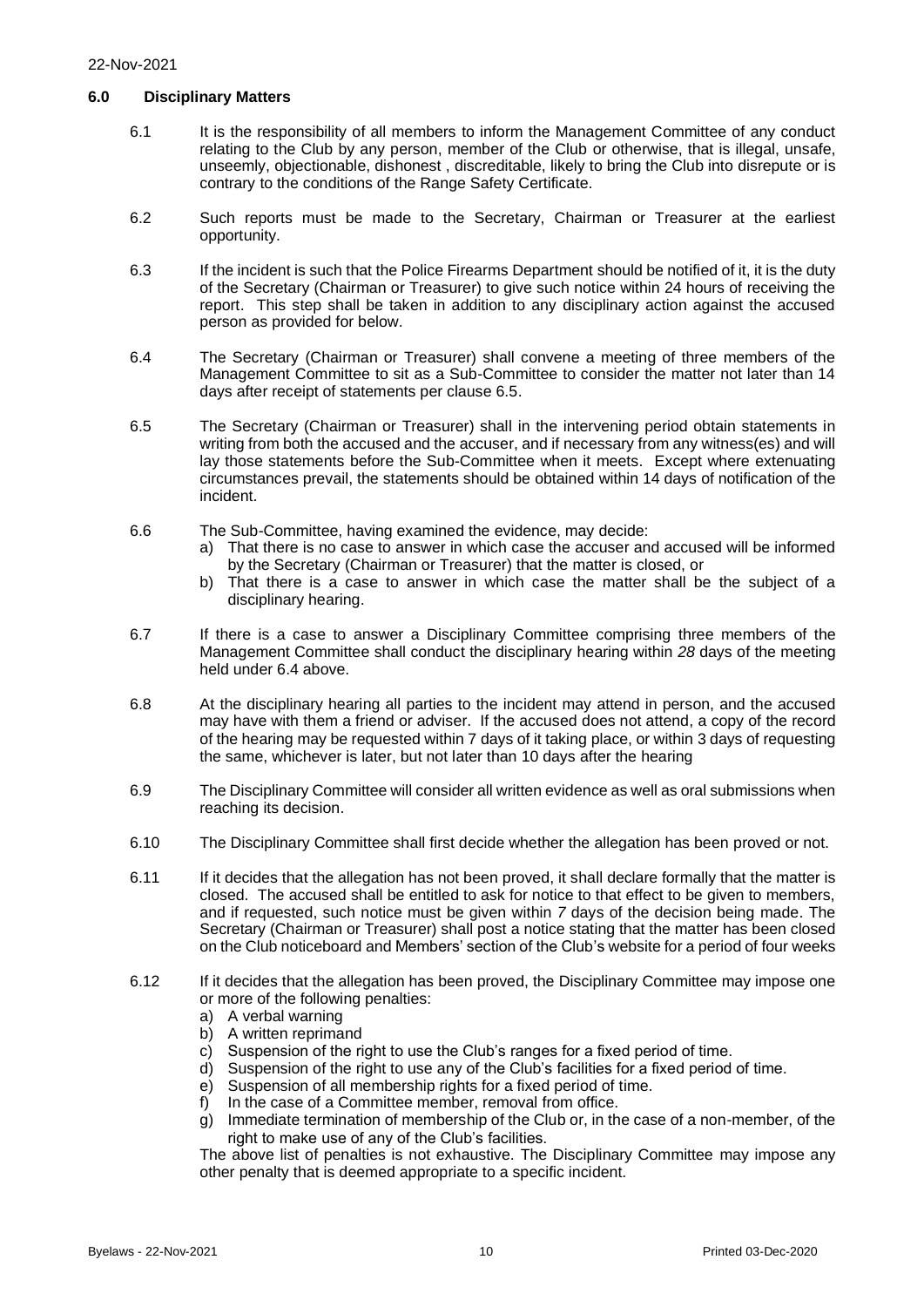#### 22-Nov-2021

- 6.13 If it finds that the allegation has been proved, the Disciplinary Committee must decide whether the circumstances are such that the matter should be reported to the NSRA or other national governing body which may consider whether further disciplinary action should be taken. If the Disciplinary Committee decides that the matter should be so reported the Secretary (Chairman or Treasurer) shall make the report within *7* days of the Disciplinary Committee's decision.
- 6.14 All proceedings of the Sub-Committee under 6.4 and 6.6 above, and of the Disciplinary Committee, shall be fully minuted, and copies of the minutes shall accompany any report to the NSRA or other national governing body.
- 6.15 Any person who disputes any decision, whether as to liability or penalty by the Disciplinary Committee, may appeal against that decision by serving a notice of appeal upon the Secretary (Chairman or Treasurer) within 7 days of the hearing referred to in 6.7.
- 6.16 Upon receipt of such a notice of appeal the Secretary (Chairman or Treasurer) will invoke the procedure set out in the constitution and/or byelaws for the purpose of calling an extraordinary general meting of the members of the Club to hear the appeal.
- 6.17 The appeal shall take the form of a re-hearing, so the meeting shall not be entitled to enquire into the manner in which the Disciplinary Committee reached its decision.
- 6.18 On the hearing of the appeal by the extraordinary general meeting the provisions of Clauses 6.8 to 6.14 inclusive shall apply.
- 6.19 All decisions on disciplinary matters by the initial Sub-Committee, the Disciplinary Committee and the members in extraordinary general meeting shall be reached by means of a vote by those attending and eligible to vote. A simple majority will decide the issue and if necessary the chairman of the extraordinary general meeting shall have a second or casting vote.
- 6.20 The person who is the subject of the disciplinary action shall not be entitled to vote on any aspect of the disciplinary action against them.
- 6.21 When the penalty is imposed on a member by a Disciplinary Committee, or at an extraordinary general meeting, or by the NSRA or other national governing body, the Secretary (Chairman or Treasurer) shall post a notice setting out the precise nature and terms of the penalty on the Club noticeboard and Members' section of the Club's website for a period of four weeks.
- 6.22 The Management Committee shall report to each annual general meeting any penalty imposed on any person as a result of disciplinary action by the Club or by the NSRA or other national governing body since the last annual general meeting.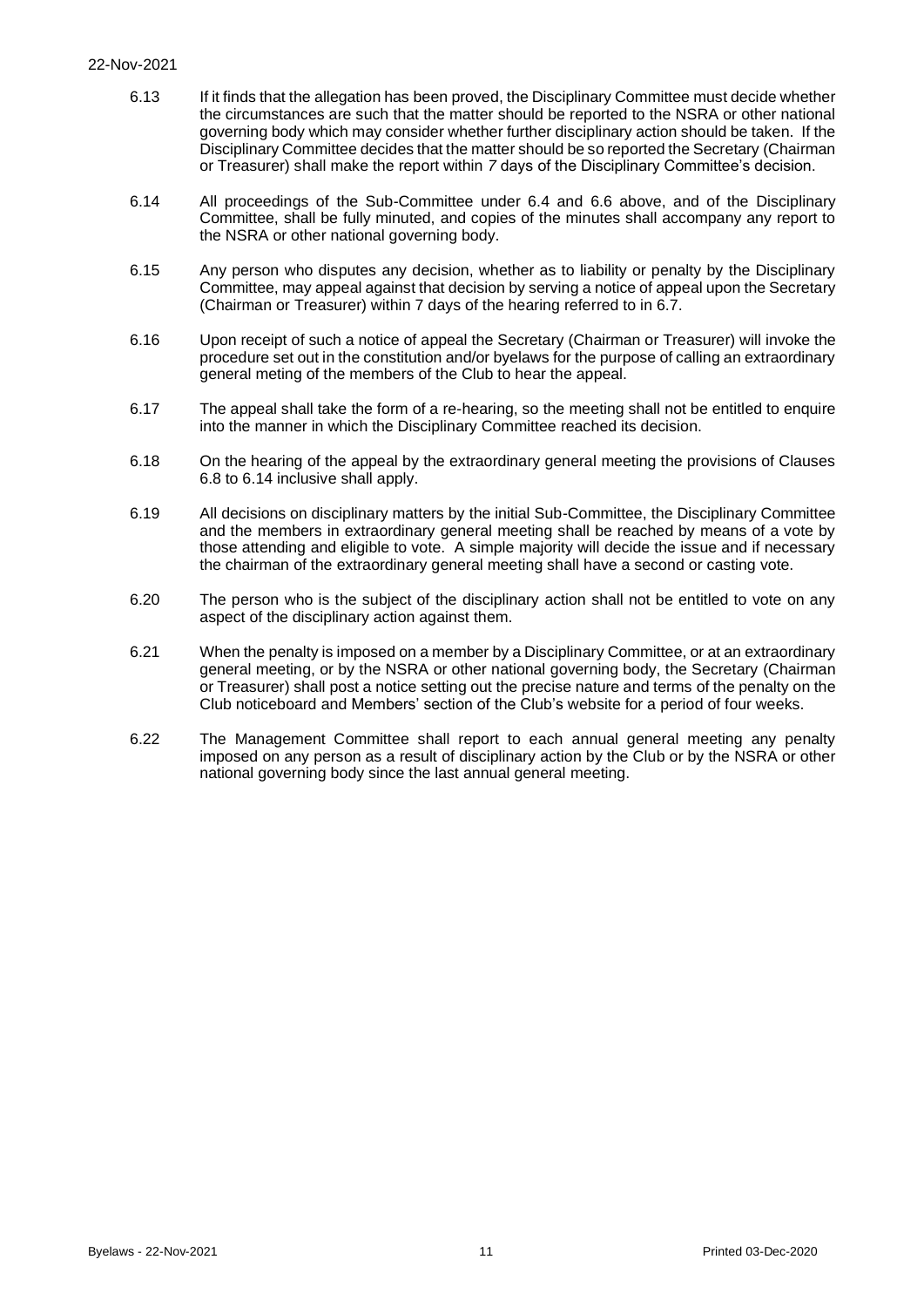#### <span id="page-12-0"></span>**7.0 Conduct of Club Activities**

- 7.1 Only airguns, .22 calibre cartridge rifles, lightweight sport rifles and gallery rifles may be fired on the appropriate ranges.
- 7.2 All shooters must be signed off for a specific discipline before shooting that discipline unsupervised on any of the club ranges (including the air range). Details of disciplines which a member has been signed-off for are recorded alongside the membership records and are printed on the back of the membership cards, which all members are required to have with them when on the Club premises.
- 7.3 All persons on any part of the Club's ranges when firing is in progress must use adequately effective hearing protection.
- 7.4 The following logs shall be accessible from the Club's premises for the purposes of recording:
	- a) the names of all persons shooting on the Club's ranges and firearms used
		- b) any infringement of the Club's Safety Rules;
		- c) all sales of ammunition and other goods to persons using the Club's facilities;
		- d) any other information which the Management Committee may require.
- 7.5 All members must be entered into the attendance register giving details of the firearms or airguns used and pay the appropriate range fee on every occasion when shooting on the Club's range(s).
- 7.6 All visitors and guests must be registered and pay the visitor's fee and range fee if shooting on the Club's range(s).
- 7.7 Members shall have access to all parts of the Club's range(s), subject to the provisions of these byelaws, to any instructions given by the Range Officer and to any notice posted by the Management Committee.
- 7.8 No person under the age of 18 years shall have access to the range(s) unless at all times under the supervision of a parent/guardian or a member appointed by their parent/guardian (who must be over the age of 21).
- 7.9 A person who becomes a member solely for the purpose of participating in airgun disciplines shall not have access to Section 1 firearms or to cartridge ammunition on the Club's premises. If such a member wishes to participate in a small-bore discipline, the same conditions as a probationary member will be applied (see 2.10).
- 7.10 All members, visitors and guests using the Club's range(s) are to conduct themselves in a dignified manner on the range and show due courtesy to other users of the range(s).
- 7.11 Every shooter shall ensure that the firing point is left clean and tidy after shooting, and that spent cartridges are placed in the bins provided.
- 7.12 Conversation in the firing point area shall be conducted in a quiet and subdued manner which does not distract shooters on the firing point.
- 7.13 No animal shall be allowed on to any part of the Club's premises unless it is at all times under the control of its owner. Specifically, no animal shall be allowed on the firing points whilst shooting is in progress.
- 7.14 A member may apply to the Management Committee for permission to shoot out-of-hours. If this involves requiring access to the main club then the applicant must be a Firearms Licence holder. Proof of insurance, in the form of NSRA Full Annual Membership or other specific insurance to be explicitly agreed with the Management Committee, will be required on an ongoing basis. If the insurance lapses then the member's permission to shoot out-of-hours will be automatically forfeited and the member will need to re-apply for permission once insurance is in place again. The granting of permission and, where applicable, provision of keys, remains solely at the discretion of the Management Committee. There is an expectation that all keyholders shall assist the club in some way such as manning the desk, instructing/coaching others, maintaining the premises etc.. A condition of being granted permission to shoot out of hours is that the member shall pay the Annual Range Fee. A deposit fee to be determined by the Management Committee will be required to cover the cost of keys.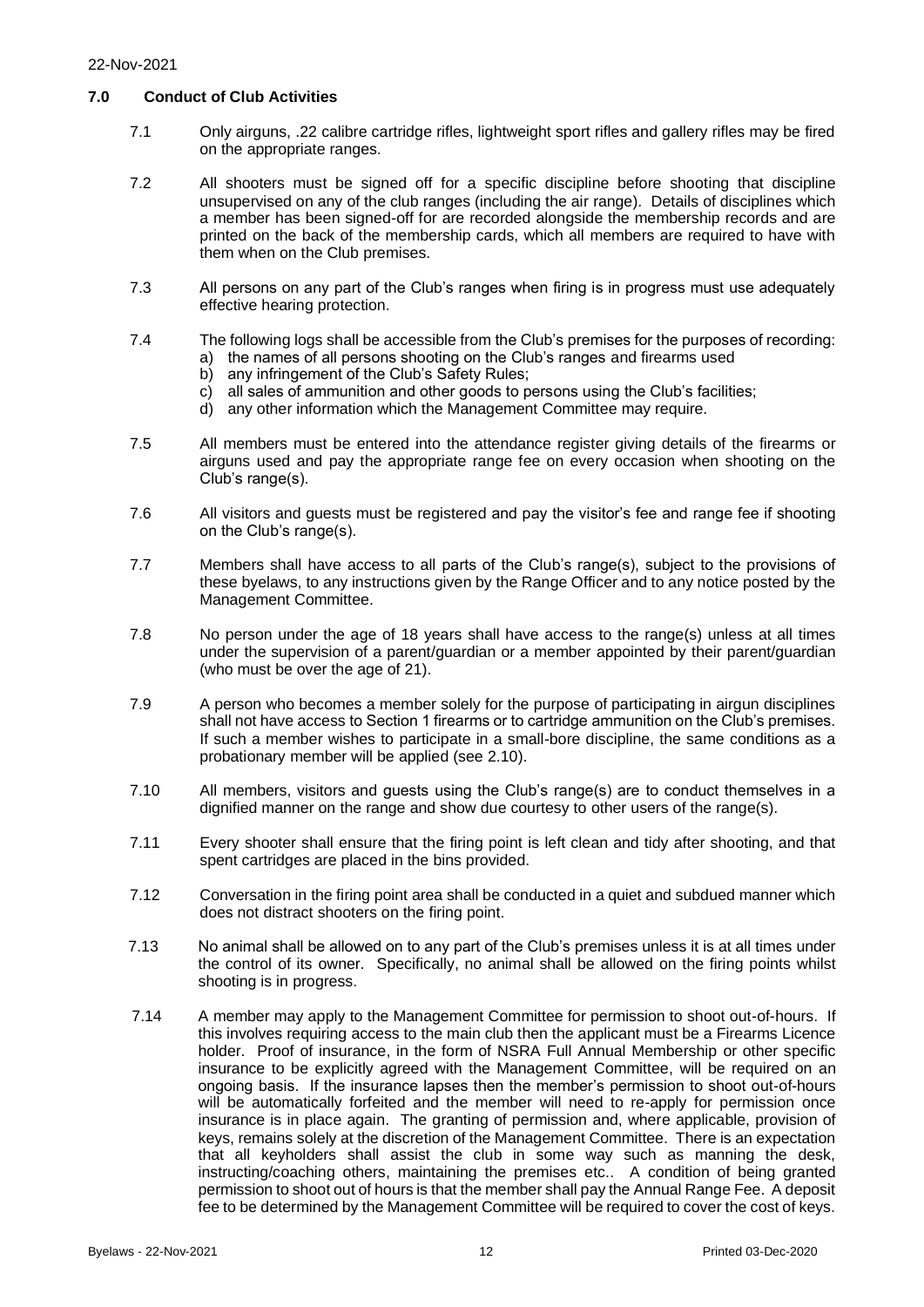#### **Notes:**

- 1. Lone shooting (ie. just the one person on the premises) is not permitted for insurance and safety reasons. Each person in attendance must be specifically approved in their own right to shoot out-of-hours.
- 2. All shooting must cease by 22:30 and the premises be vacated by 23:00.
- 3. Guests are not permitted to attend out-of-hours without prior written approval from the committee.
- 4. The desk is not to be opened during out-of-hours shooting. Therefore it is the shooters responsibility to ensure that they have sufficient ammunition etc. in their possession. Access to club ammunition and cash is expressly forbidden.
- 7.15 All members are required to be registered in the attendance log for all club visits regardless of whether they are shooting or not.
- 7.16 We are strictly a target shooting club in line with the Objects defined in section 3 of our Constitution. Training for other purposes (military, police, security etc) is not permitted.
- 7.17 Competition fees are due when notified by a member of the Management Committee. Prompt payment is appreciated as the club will already have incurred the costs. Any member not paying fees for a season will not be entered into competitions for subsequent seasons until outstanding fees have been settled.
- 7.18 Only approved targets may be used on any of the club's ranges. Anyone wishing to use alternative targets must apply to the Committee with full details of the targets and the requirement for their use. Alternative targets may not be used without approval from the Committee in advance.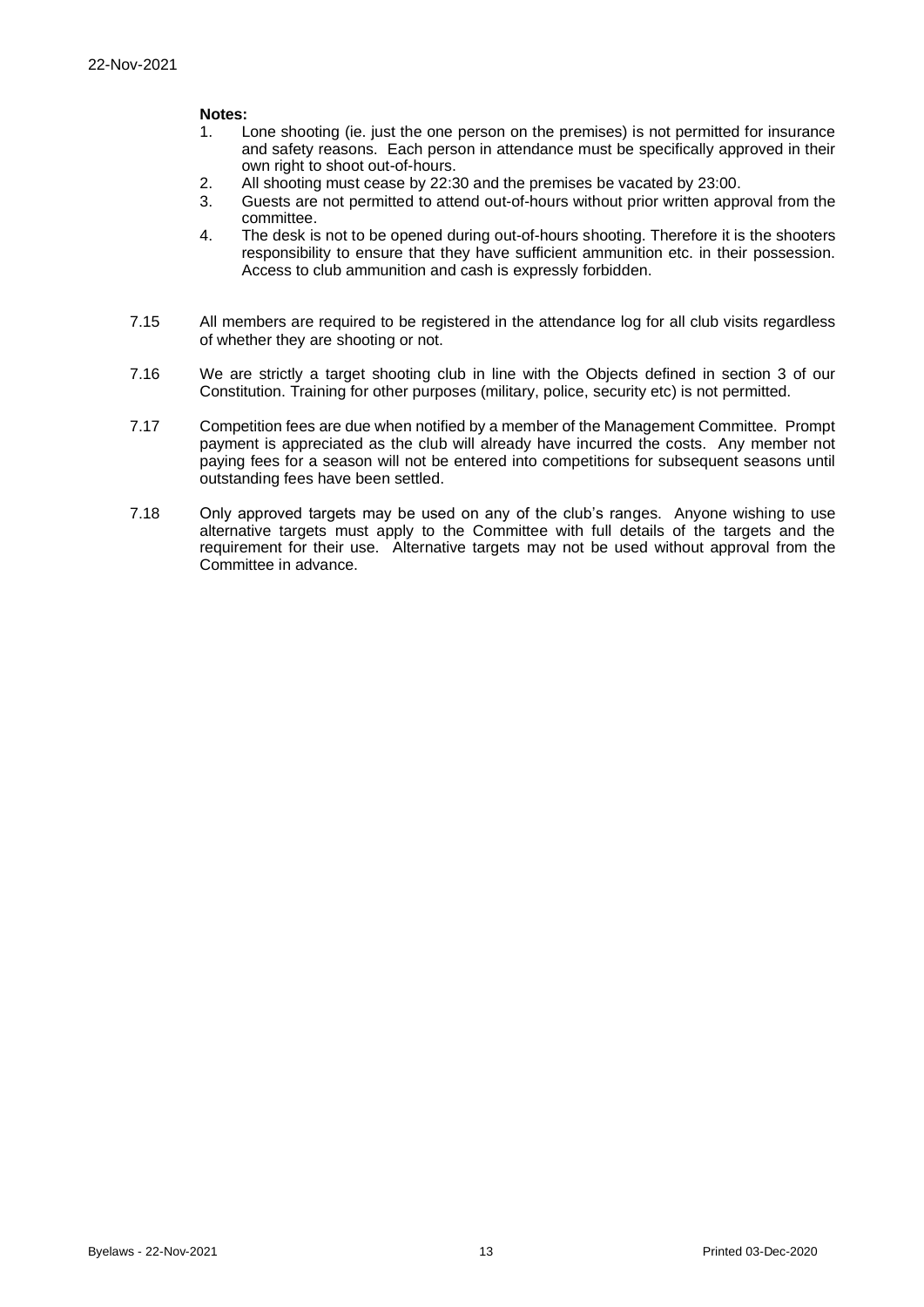#### <span id="page-14-0"></span>**8.0 Desk Officer**

- 8.1 The Desk Officer (DO) on duty is authorised to act as the Management Committee's representative on the premises when shooting is in progress. The DO's authority concerning matters of safety and conduct is absolute, however the DO may consult with Committee members present in arriving at any such decision. Where a member disagrees with a decision which directly impacts them, then the member should raise it with the Secretary formally so that the Management Committee may review it and provide clarity of guidance for similar future situations.
- 8.2 The Desk Officer on duty shall ensure that all shooting is conducted in accordance with: 1) the Range Orders and conditions laid down in the range safety certificate 2) the Club's Safety Rules 3) requirements laid down under "Conduct of Club Activities" in these byelaws
- 8.3 Desk Officers' periods of duty shall be set out in a rota and posted on the Club's noticeboard and the Club's website.
- 8.4 The Desk Officer on duty is responsible for opening the premises before shooting begins, and for ensuring that the ranges are in a safe condition for shooting to take place.
- 8.5 When shooting has finished the Desk Officer is responsible for ensuring that the premises are secured in accordance with any requirements laid down by the Management Committee.
- 8.6 The Desk Officer is responsible for maintaining the range logbook throughout the duty period.
- 8.7 The Desk Officer must ensure that any person who has acquired ammunition whilst on the Club premises, and who wishes to remove it from the premises, is authorised to do so under their firearm certificate, and that the ammunition has been entered on the firearm certificate.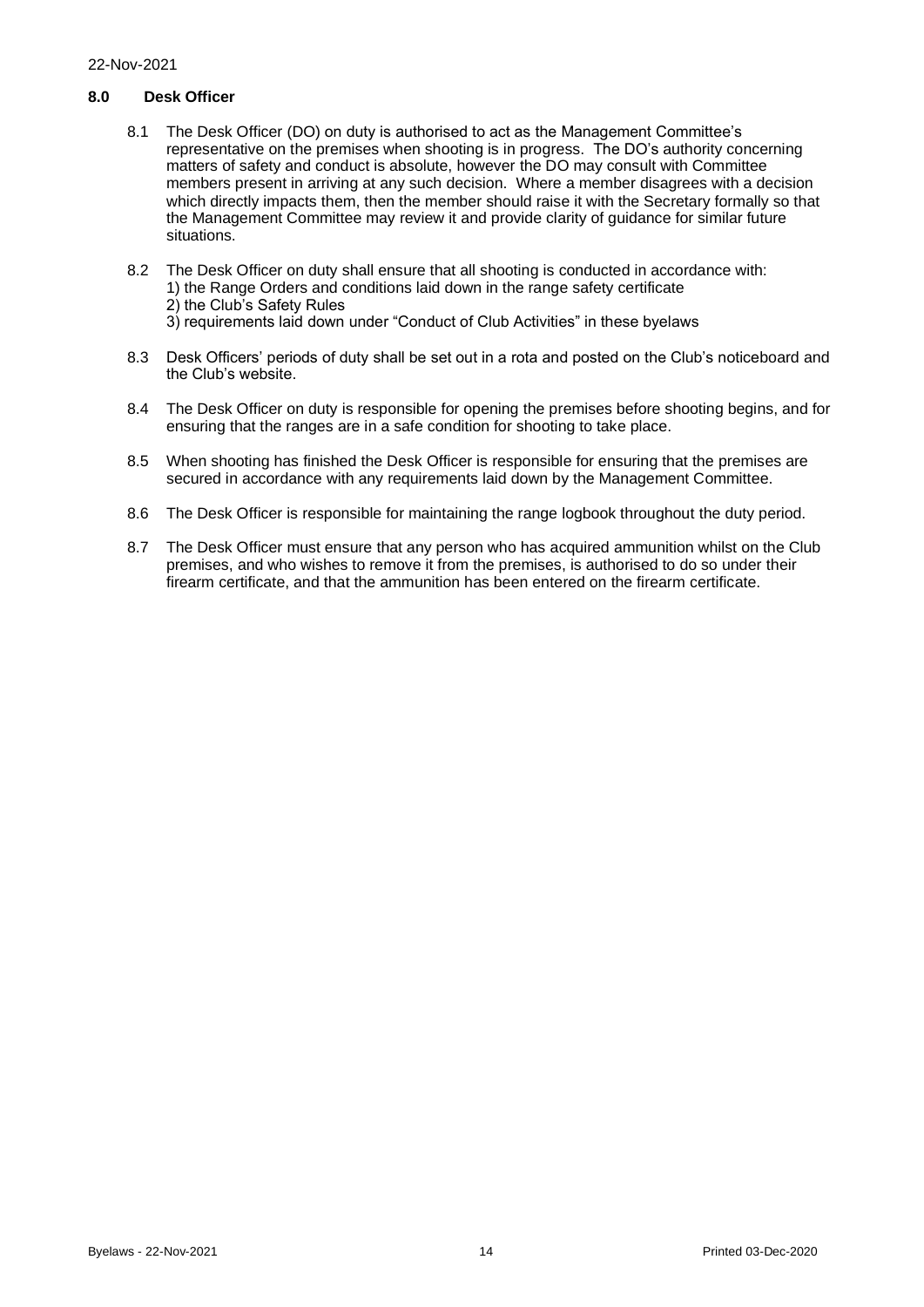#### <span id="page-15-0"></span>**9.0 Definitions & Miscellaneous**

#### **9.1 Guest**

A Guest is any person visiting the Club's premises who is not currently a member of the Club. All Guests are required to enter their name, address, FAC number if applicable, other club name if applicable and date in the Guest Register.

9.1.1 Visiting to Shoot

If the Guest is a member of another Home Office approved club and is visiting the club for the purpose of shooting then the following steps must be followed:

- a) Provide proof of current membership of another club.
- b) Show their Firearm Certificate (if the discipline they wish to shoot requires a licenced firearm).
- c) Be known to at least one member of the Management Committee.
- d) Pay the range fee and visitor's fee.

For the avoidance of doubt, both dry-firing and live-firing are classed as shooting in the context of this clause.

If a visitor wishes to shoot and does not meet all of the above criteria then they will not be able to shoot but will need to apply to join the club so that the process may be initiated to conduct the necessary background checks.

#### 9.1.2 Other Visitors

If the Guest is not a member of another Home Office approved club then they must:

- a) Follow the standard club process for applying to join the club if that is the end-goal. This ensures that the club meets its legal obligations and also make necessary arrangements for induction etc. as well as collecting fees.
- b) Not have access to any firearms without having followed the standard joining process. This applies also to family members who accompany juniors and remain on the premises whilst their offspring are shooting.

#### **9.2 Guest Day**

An event involving Guest members which is arranged by the Management Committee for the purpose of attracting new members to the sport of target shooting and to the Club. A maximum of twelve Guest Days may be held in any calendar year. The Secretary shall give to the Police notice of the club's intention to hold a Guest Day not less than 48 hours in advance. On such occasions, guests may only be permitted to shoot under the personal supervision of a Full member. The Management Committee may require payment of a fee by all Guests attending a Guest Day, such fee to be notified to potential Guests in advance of the event.

#### **9.3 Police Liaison Officer**

A member of the Club who is appointed by the Management Committee to liaise with the Police in order to provide them with such information as is legitimately required to ensure that the activities of the Club and its members are conducted properly and in accordance with Home Office requirements.

#### **9.4 Range Conducting Officer**

A member who holds a Range Conducting Officer's qualification awarded by a national governing body and who has been authorised by the Management Committee to act as their representative in the supervision of the conduct of shooting on the Club's premises.

#### **9.5 Vice-President**

A person who has performed valued service for the Club, not necessarily as a member of it, over a number of years and who has been elected as a Vice President for life at an annual general meeting.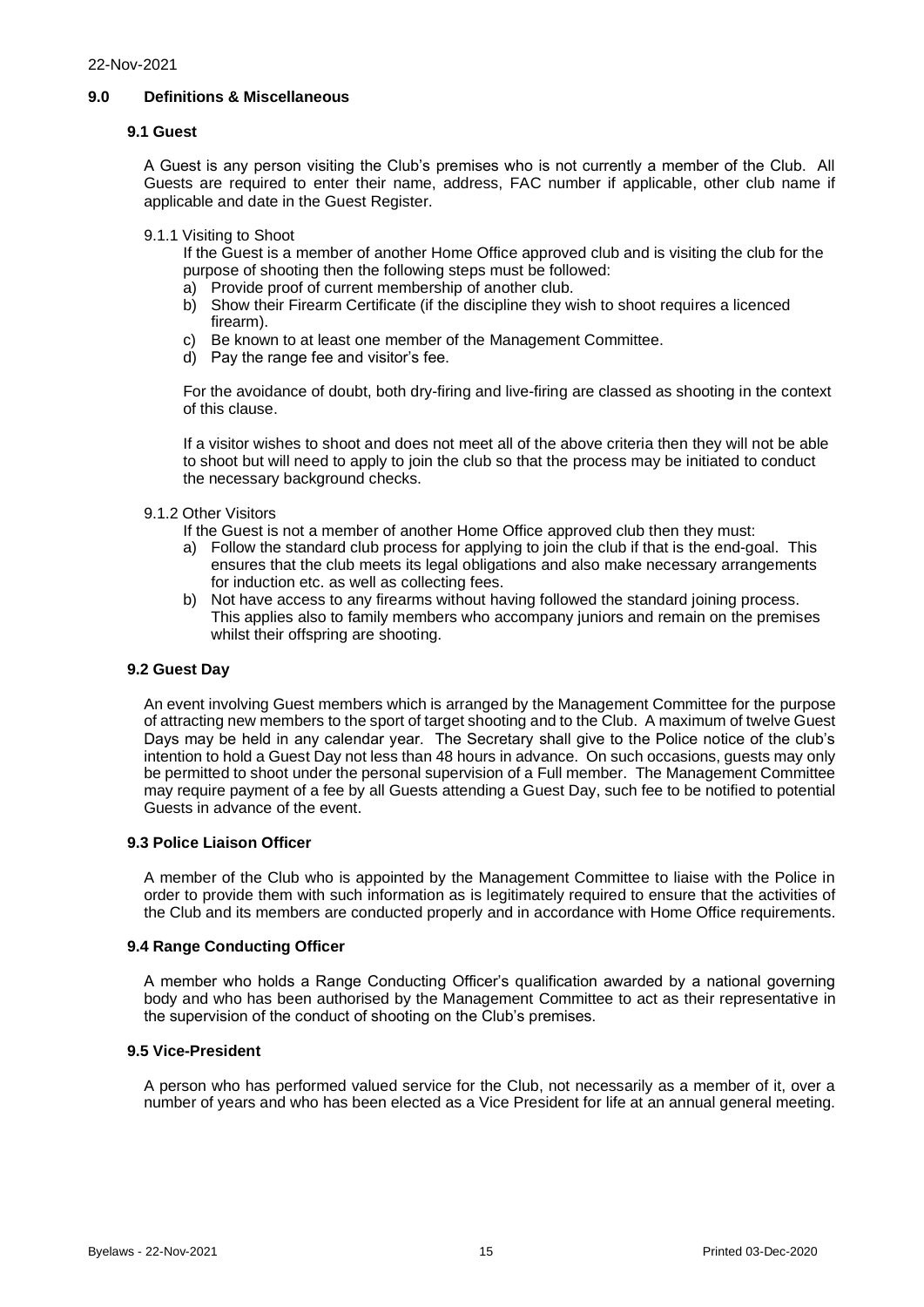## **9.6 President**

A person who has performed valued service for the Club, as a member of it, over a number of years and who has been elected as a President for life at an annual general meeting.